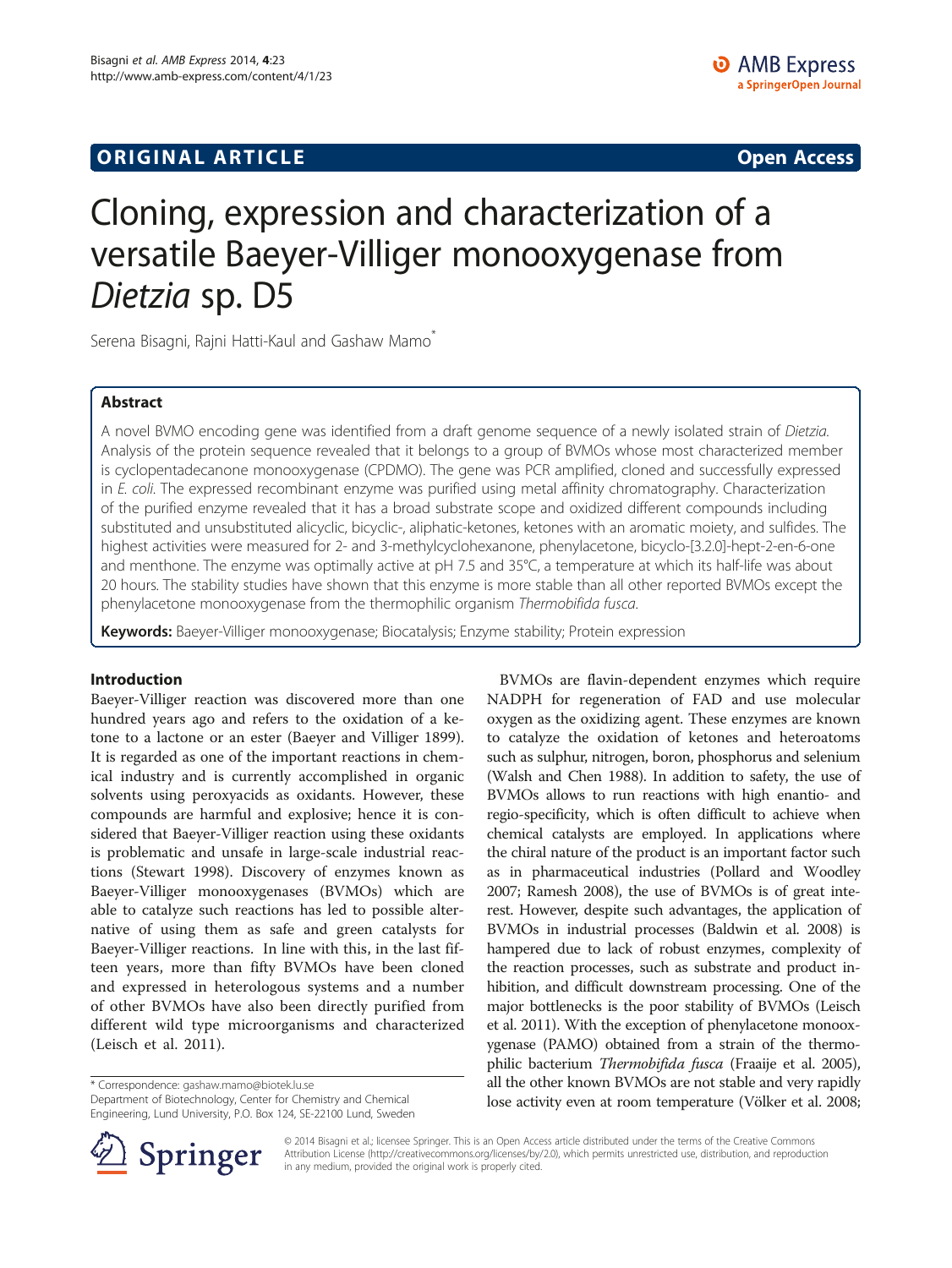Rehdorf et al. [2009](#page-9-0); Kadow et al. [2012\)](#page-9-0). Moreover, the activity and stability of BVMOs are known to be affected by organic solvents (de Gonzalo et al. [2006](#page-9-0); Secundo et al. [2011\)](#page-9-0). More stable BVMOs can be potentially obtained by rigorous protein engineering work, and new enzyme discovery by means of conventional microbial screening or from metagenome libraries and genome sequences.

In this article, we describe the cloning, expression and characterization of a novel BVMO from a strain of Dietzia, an organism previously isolated from a soda lake water sample. Although a number of *Dietzia* were isolated and reported to have rich oxygenase diversity, there has been no BVMO isolated and characterized from these organisms.

# Materials and methods

# Chemicals

All chemicals were purchased from Sigma Aldrich (Stockholm, Sweden), Calbiochem (Darmstad, Germany) and VWR (Stockholm, Sweden). All the chemicals for PCR, T4 DNA ligase and FastDigest® restriction enzymes were purchased from Fermentas (St. Leon-Rot, Germany). QIAGEN Plasmid Mini Kit and QIAEX II Gel Extraction Kit were purchased from Qiagen (Sollentuna, Sweden).

## Microorganisms and plasmid

Dietzia sp. D5 isolated in our laboratory is deposited in Culture Collection, University of Göteborg (CCUG 64924), Sweden and its genomic DNA was purified using ZR Fungal/Bacterial DNA MiniPrep (Zymo Research, Irvine, USA). E. coli NovaBlue, BL21(DE3), Rosetta2(DE3) and the plasmids pET-22b(+) were purchased from Novagen (Darmstad, Germany). E. coli BL21-CodonPlus(DE3)- RP and ArcticExpress(DE3)-RP cells were purchased from Agilent Technologies (Santa Clara, USA).

# Gene analysis and cloning

The gene encoding the monooxygenase BVMO4 was identified from the draft genome sequence of Dietzia sp. D5 (unpublished data). Identification of ORFs and analysis of the BVMO4 gene and its deduced protein sequence was performed with CLCBio Main Workbench (Aarhus, Denmark) FGENESB (Soft Berry Mount Nysco, USA) and BLASTp at NCBI. The phylogenetic tree was generated using the software FigTree.

The BVMO4 encoding gene was amplified by PCR from Dietzia sp. D5 genomic DNA sample using a pair of primers, forward primer ATTACCATGGCCTTCAC CCTCCCTG and reverse primer ATTAGCGGCCGCG GCCACCGGGACCGCGTCG which have the NcoI and NotI restriction sites, respectively. The PCR amplification was performed with High Fidelity PCR Enzyme Mix (Fermentas) following the manufacturer protocol but supplemented with 2.5% (v/v) DMSO. The PCR product was

purified using PCR cleaning kit and digested with NcoI and NotI. The digested DNA was loaded on agarose gel and after electrophoresis it was extracted from the gel using Qiaex II gel extraction kit, and ligated to the expression plasmid  $pET-22b(+)$  which was digested using NcoI and NotI. The ligation mix was transformed into competent E. coli NovaBlue cells and transferred to ampicillin containing LB-agar plates. After overnight incubation colonies were screened by PCR and plasmids from the insert positive colonies were extracted, sequenced at GATC Biotech AG, Konstanz, Germany and plasmids with correct sequences were transformed to the expression hosts.

## Protein expression and purification

Recombinant E. coli BL21(DE3), Rosetta(DE3), Arctic Express(DE3)-RP and BL21-CodonPlus(DE3)-RP cells were grown in LB medium containing, whenever required, ampicillin 100 μg/ml, chloramphenicol 34 μg/ml and gentamycin 20 μg/ml, respectively. The cultures were incubated at 30°C with shaking (180 rpm), until the  $OD_{600}$  reached 0.6, then induced with 1 mM IPTG. After overnight induction at 15°C, the cultures were harvested by centrifugation, resuspended in 20 mM sodium phosphate buffer, pH 7.4 and disrupted by sonication for three rounds of 45 sec burst at 50% amplitude and 50% cycle, and 1 min break. The cell homogenate was centrifuged at 4°C for 15 minutes at about 15000 g using a Sorvall centrifuge and the clear supernatant used as source of the recombinant enzyme.

The His-tagged recombinant enzyme was purified at 4°C by Ni-NTA affinity chromatography using HisTrap™ FF crude column (GE Healthcare, Uppsala, Sweden) following the manufacturer instructions. After elution from the column, the enzyme was desalted and concentrated using Vivaspin 20 MWCO 30,000 centrifugal concentrators (Sartorius Stedim Biotech GmbH, Goettingen, Germany), FAD was added to a final concentration of 10 μM and stored at 4°C in 50 mM sodium phosphate buffer, pH 7.5. The homogeneity of purified sample was checked using 10% SDS-PAGE prepared according to Laemmli (Laemmli [1970](#page-9-0)).

# Enzyme assay

BVMO activity was measured by monitoring the decrease in absorbance of NADPH at 340 nm ( $\epsilon_{\text{NADPH340}}$  = 6.22 cm−<sup>1</sup> mM−<sup>1</sup> ) after addition of the substrate. Exceptions were made for 4′-hydroxyacetophenone that strongly absorbs at 340 nm and for which NADPH depletion was measured at 370 nm ( $\varepsilon_{\text{NADPH370}} = 2.7 \text{ cm}^{-1} \text{ mM}^{-1}$ ), and ethionamide for which the product formation was measured at 400 nm ( $\epsilon_{\text{ETH400}} = 1.0 \text{ cm}^{-1} \text{ mM}^{-1}$ ) instead of cofactor depletion. All spectrophotometric measurements were made using UV-1650 PC Spectrophotometer (Shimadzu, Kyoto, Japan) at 25°C, unless otherwise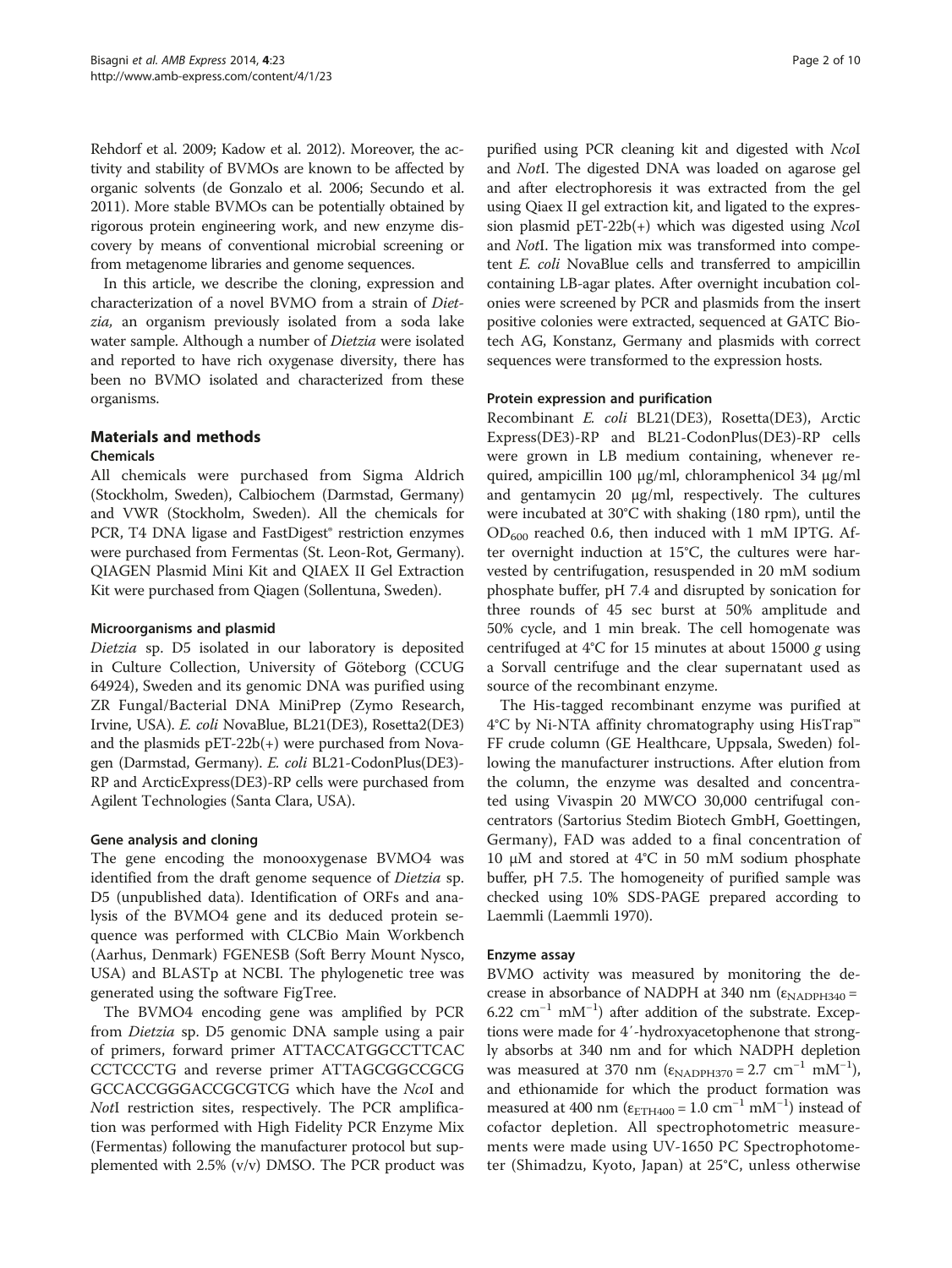<span id="page-2-0"></span>mentioned. The reactions were done in 50 mM sodium phosphate buffer pH 7.5, containing 10 mM KCl, 60 μM NADPH and 5 mM substrate (except steroids which were used at 0.5 mM due to their low solubility). The final enzyme concentration in the assay was 0.024 mg/ml. Steady state kinetics were measured by varying either the cofactor NADPH or the substrate (phenylacetone or 2-methylcyclohexanone). The kinetic parameters  $(K<sub>m</sub>$  and  $K<sub>cat</sub>)$  of the BVMO were determined using the Lineweaver-Burk plot of the Michaelis-Menten equation under steady-state conditions.

# Effect of pH and temperature on BVMO4 activity and stability

Effects of pH and temperature on the enzyme activity were determined by assaying the enzyme at different pH (pH 5–9) and temperatures (10–45°C). To determine the effect of pH on the enzyme stability, the enzyme was kept in the buffers at 4°C for 24 days and the residual activity was determined. Similarly, thermal stability of BVMO4 was studied by incubating the enzyme at 35°C in 50 mM sodium phosphate buffer, pH 7.5 and measuring the residual activity of samples withdrawn periodically. The enzyme solutions used to determine the enzyme stability was 0.5 mg/ml.

### Effect of freezing-thawing on BVMO4 activity

The enzyme solution (0.5 mg/ml) was subjected to freezethaw cycles in the presence of various cryoprotectants, added at a final concentration: glycerol 20% (v/v), sorbitol 1.5 M, trehalose 0.5 M, betaine 1.5 M, DMSO 20% (v/v), 2-methyl-2,4-pentanediol 20% (v/v), PEG 600 20%  $(w/v)$ , BSA 20%  $(w/v)$ , ectoine 0.5 M, hydroxyectoine 0.5 M. The enzymatic activity was measured (using phenylacetone as substrate) before freezing and after freezethaw cycles.

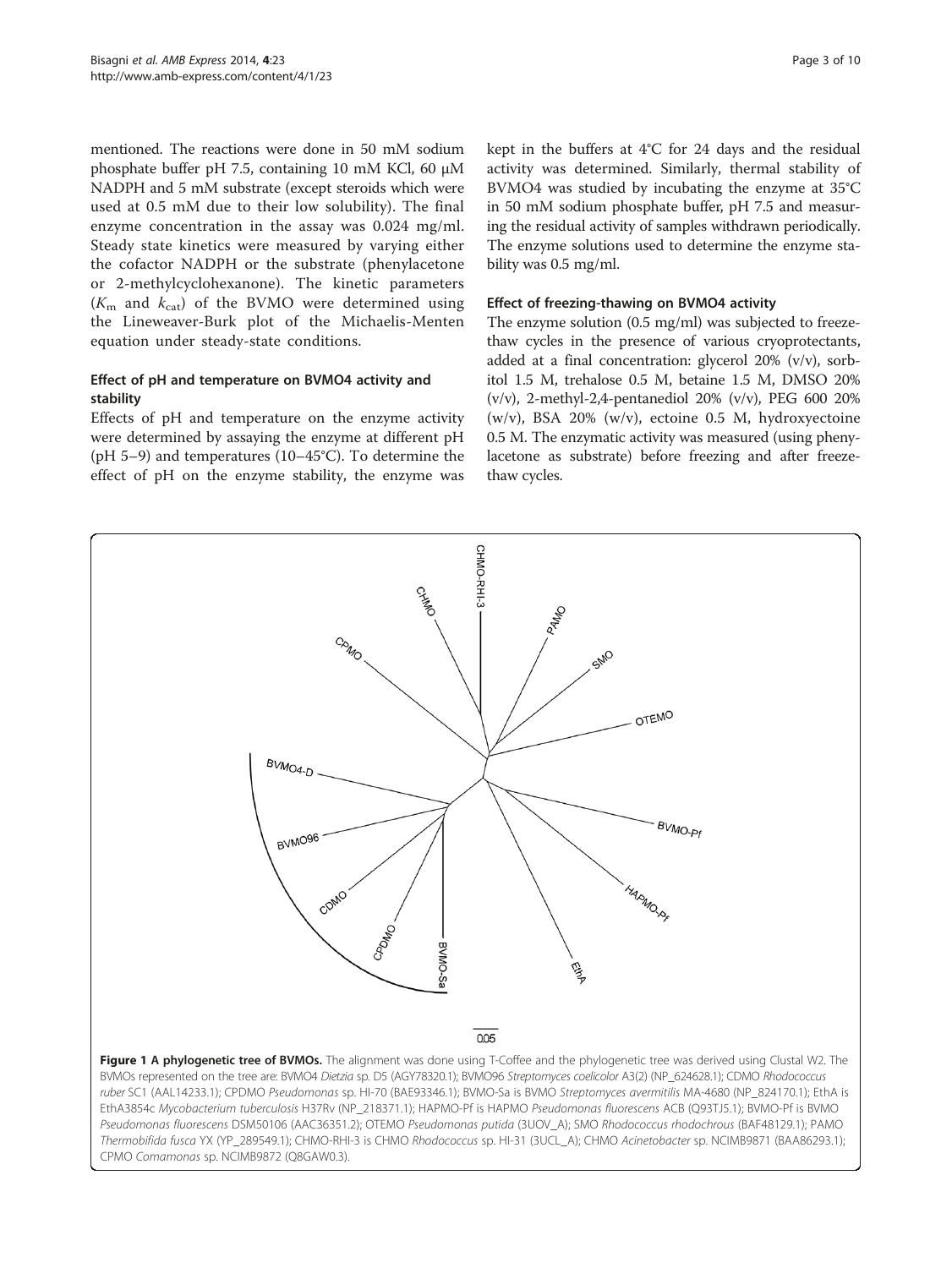<span id="page-3-0"></span>

Figure 2 Expression and purification of BVMO4. a) Soluble crude extracts of different E. coli strains expressing BVMO4. Lane 1 and 6, protein marker (AllBlue, BioRad); lane 2, E. coli BL21(DE3); lane 3, E. coli Rosetta(DE3); lane 4, E. coli ArcticExpress(DE3)-RP; and lane 5, E. coli BL21-CodonPlus(DE3)-RP. b) Purified BVMO4. Lane 1 and 5, protein marker (AllBlue, BioRad); lane 2, cell debris; lane 3, soluble cell extract; lane 4, purified protein after His-tag affinity chromatography.

# BVMO4 activity in the presence of salt and organic solvents

To determine salt tolerance, the enzyme activity on phenylacetone was measured at pH 7.5 in the presence of 0-1.2 M NaCl. Similarly, the effect of organic solvents on the activity of the enzyme was determined by measuring the activity in the presence of 20% (v/v) organic solvents.

# Nucleic acid sequences

The nucleic acid and protein sequences reported in this work are available at GenBank under the deposition number KF319017.

# Results

# Gene and protein sequence analysis

The gene encoding BVMO4 was amplified from the genomic DNA of Dietzia sp. D5. The enzyme is composed of 612 amino acids, which makes it larger than most BVMOs which are 500 to 550 amino acids long. BLAST search against database sequences revealed highest identity (63%) with the unstudied putative BVMO from Gordonia terrae NBRC 100016 (ZP\_09801205), while among characterized BVMOs, 41–44% sequence similarity was observed with a group of BVMOs whose most studied member is CPDMO and that like BVMO4 are about 600 amino acids long in their primary structure. A phylogenetic tree of BVMO4, CPDMO, CPDMO-like and other known BVMOs is shown in Figure [1.](#page-2-0)

Comparison of the DNA sequence of the genome fragment of Dietzia sp. D5 containing BVMO4 gene with the recently published genome of a closely related organism, Dietzia cinnamea P4 (Procópio et al. [2012](#page-9-0)) showed that most of the genes neighboring the BVMO gene are present in the two organisms and have the same order, although two of the predicted ORFs in Dietzia sp. D5 are missing in D. cinnamea P4. The missing ORFs are the ones encoding BVMO4 and a TetR transcriptional regulator gene.

# Expression and purification of BVMO4

E. coli strains BL21(DE3), Rosetta(DE3), ArcticExpress (DE3)-RP and BL21-CodonPlus(DE3)-RP were used to evaluate the expression of BVMO4 in soluble form. The best result was achieved with E. coli BL21-CodonPlus

Table 1 Summary of the recombinant BVMO4 purification steps

| <b>Steps</b>       | <b>Total</b><br>protein (mg) | Total<br>activity (U) | <b>Specific</b><br>activity (U/mg) | <b>Purification</b><br>fold |  |  |
|--------------------|------------------------------|-----------------------|------------------------------------|-----------------------------|--|--|
| Crude<br>extract   | 78.86                        | 2.95                  | 0.037                              |                             |  |  |
| Purified<br>enzyme | 495                          | 3.39                  | 0.648                              | 175                         |  |  |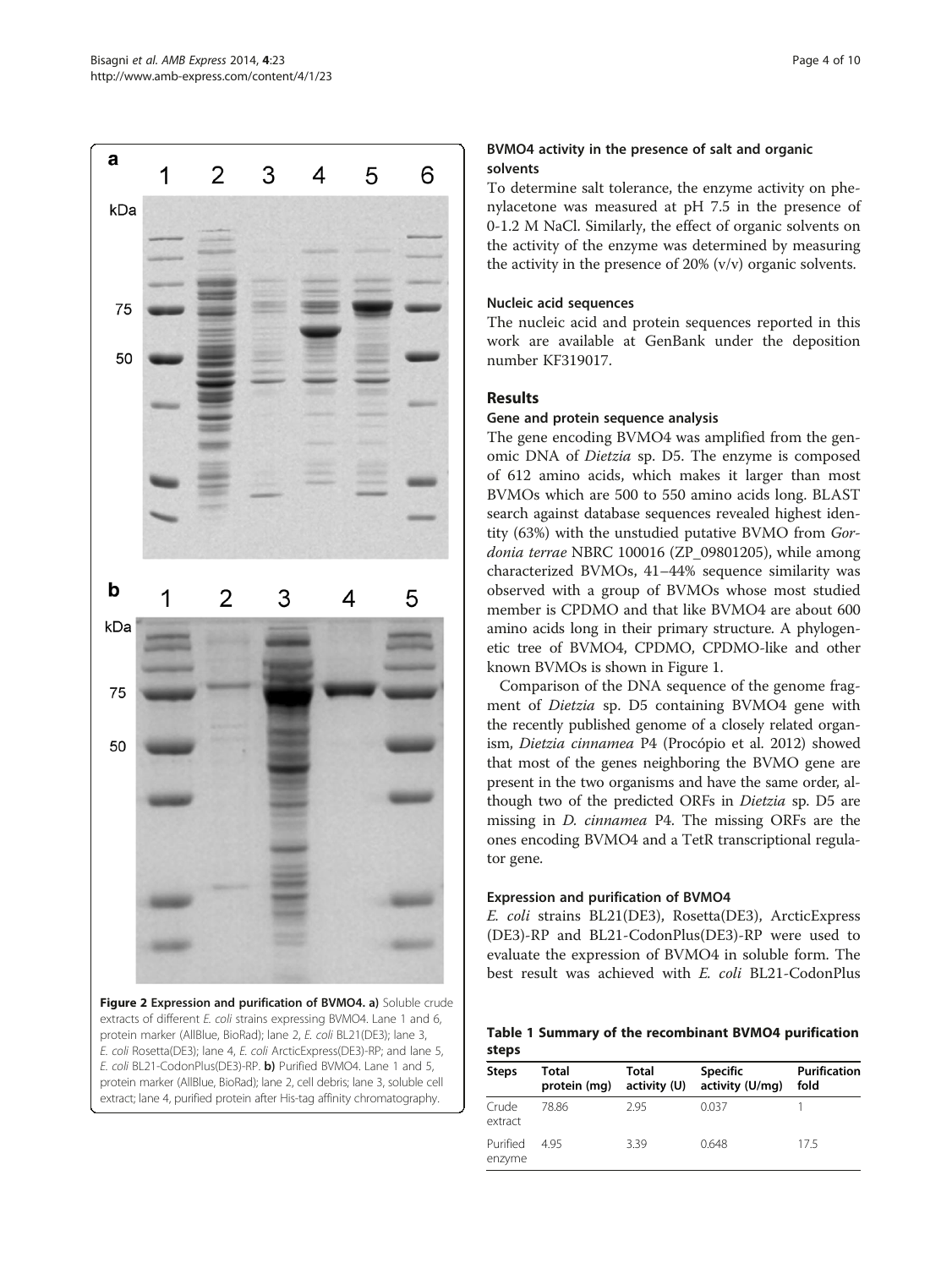(DE3)-RP and SDS-PAGE of the crude cell extract shows a prominent band at about 75 kDa (Figure [2a](#page-3-0)) which is close to the in silico predicted mass of 72 kDa. E. coli BL21(DE3) cells were unable to express BVMO4 while E. coli Rosetta(DE3) and ArcticExpress(DE3)-RP resulted in modest levels of expression; however, the cell growth was considerably lower when compared to BL21- CodonPlus(DE3)-RP. Thus, BL21-CodonPlus(DE3)-RP was chosen as the expression host. In the case of E. coli ArcticExpress(DE3)-RP the thick protein band at approximately 55 kDa in Figure [2](#page-3-0)a is a chaperone that is expressed to help the folding of the BVMO.

The enzyme was purified by His-tag affinity chromatography and the summary of the enzyme purification steps is given in Table [1.](#page-3-0) The enzyme lost its activity during the purification process but was recovered upon addition of FAD. The specific activity of the pure enzyme was about 0.65 U/mg protein when assayed using phenylacetone as substrate.

# Effect of pH and temperature on activity and stability of BVMO4

Effect of pH on the activity of the pure enzyme was determined by performing the assay in a pH range from 5 to 9. The enzyme was optimally active at pH 7.5 and exhibited more than 50% of its optimal activity between pH 6.5 and 9.0 (Figure 3a). When stored at 4°C, the enzyme displayed highest stability in a pH range of 7.0–8.0 (Figure 3b).

The enzyme was optimally active at 35°C (Figure [4](#page-5-0)a) and retained about 50% and 20% of its initial activity after 20 h and 48 h of incubation at 35°C, respectively (Figure [4](#page-5-0)b). The recombinant BVMO can be stored frozen at −20°C for several months without loss of activity.

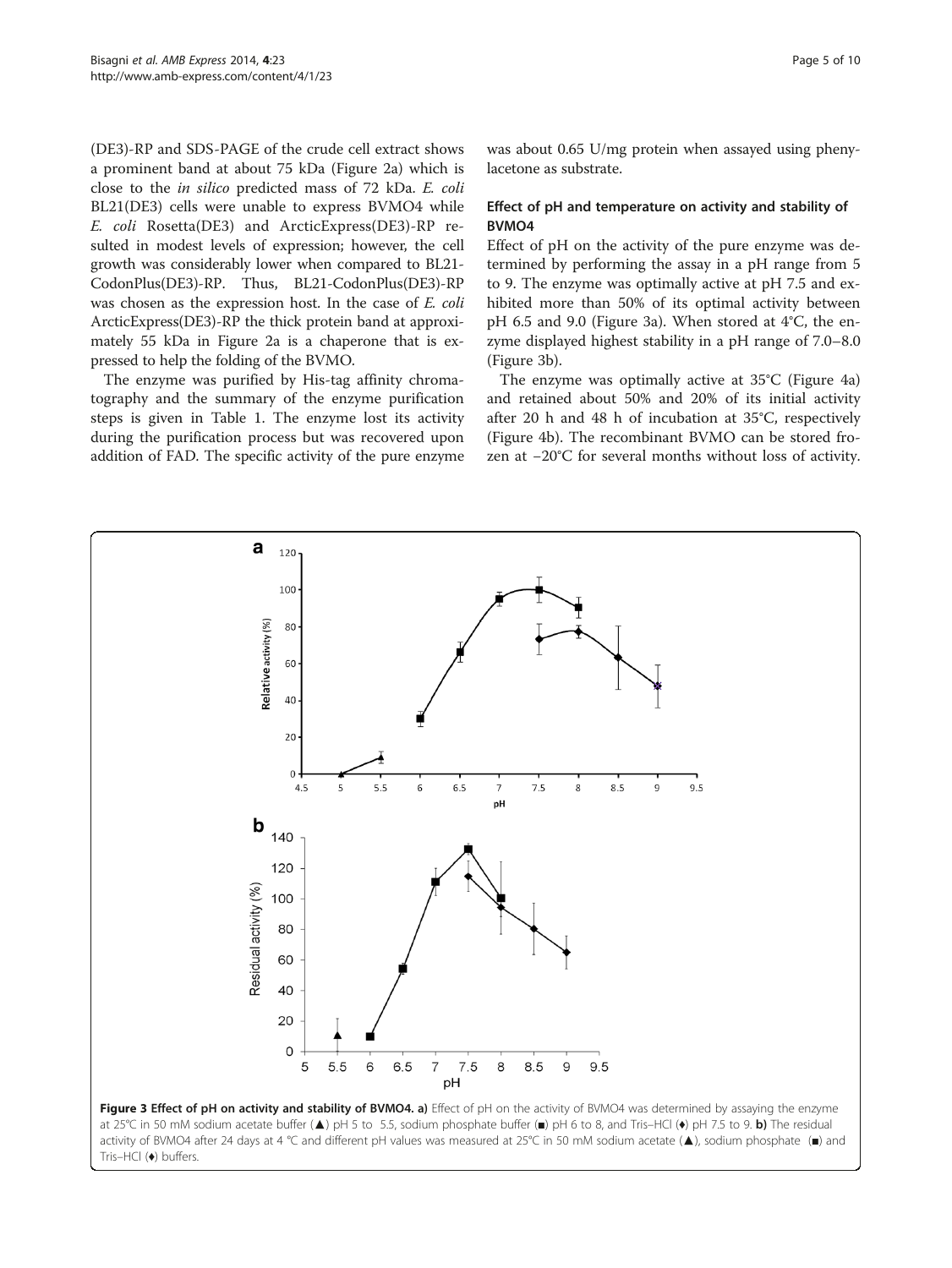Moreover frozen aliquots of the enzyme proved to be resistant to at least three freeze-thaw cycles both in the presence and absence of cryoprotectants. However, the enzyme lost most of its activity when 2-methyl-2,4 pentanediol was used as cryoprotectant (data not shown).

#### Determination of BVMO4 substrate scope

A total of 28 compounds were studied as substrates for BVMO4 (Table [2\)](#page-6-0). Activity on phenylacetone was used as a reference (100%) to determine the relative activity of the enzyme on these different substrates. The highest activity was measured for 2- and 3 methylcyclohexanone, phenylacetone, bicyclo[3.2.0]hept-2-en-6-one and menthone. It was noted that the position of the methyl substitution in the series of methylcyclohexanones influenced the enzyme activity: 2-methylcyclohexanone had the higher relative activity

(155%), 3-methylcyclohexanone was a moderately good substrate (90% relative activity) and 4 methylcyclohexanone reacted poorly (15% relative activity). Among aliyclic ketones, the highest activity was achieved when cyclohexanone was used as substrate, though they do not appear to be among the best substrates for BVMO4. Aliphatic ketones show approximately the same reactivity as cyclohexanone regardless of the chain length. The enzyme oxidized phenylacetone readily but there was little or no detectable activity when the substrate was a related structure, such as acetophenone and 4′-hydroxyacetophenone, which indicates the high selectivity of BVMO4 among these substrates. In addition, there was no detectable activity on benzaldehyde. Its activity on sulfides and ketosteroids, was moderate, and the oxidation on the D ring of ketosteroids seems preferred. A detailed study on the activity and enantioselectivity of BVMO4

<span id="page-5-0"></span>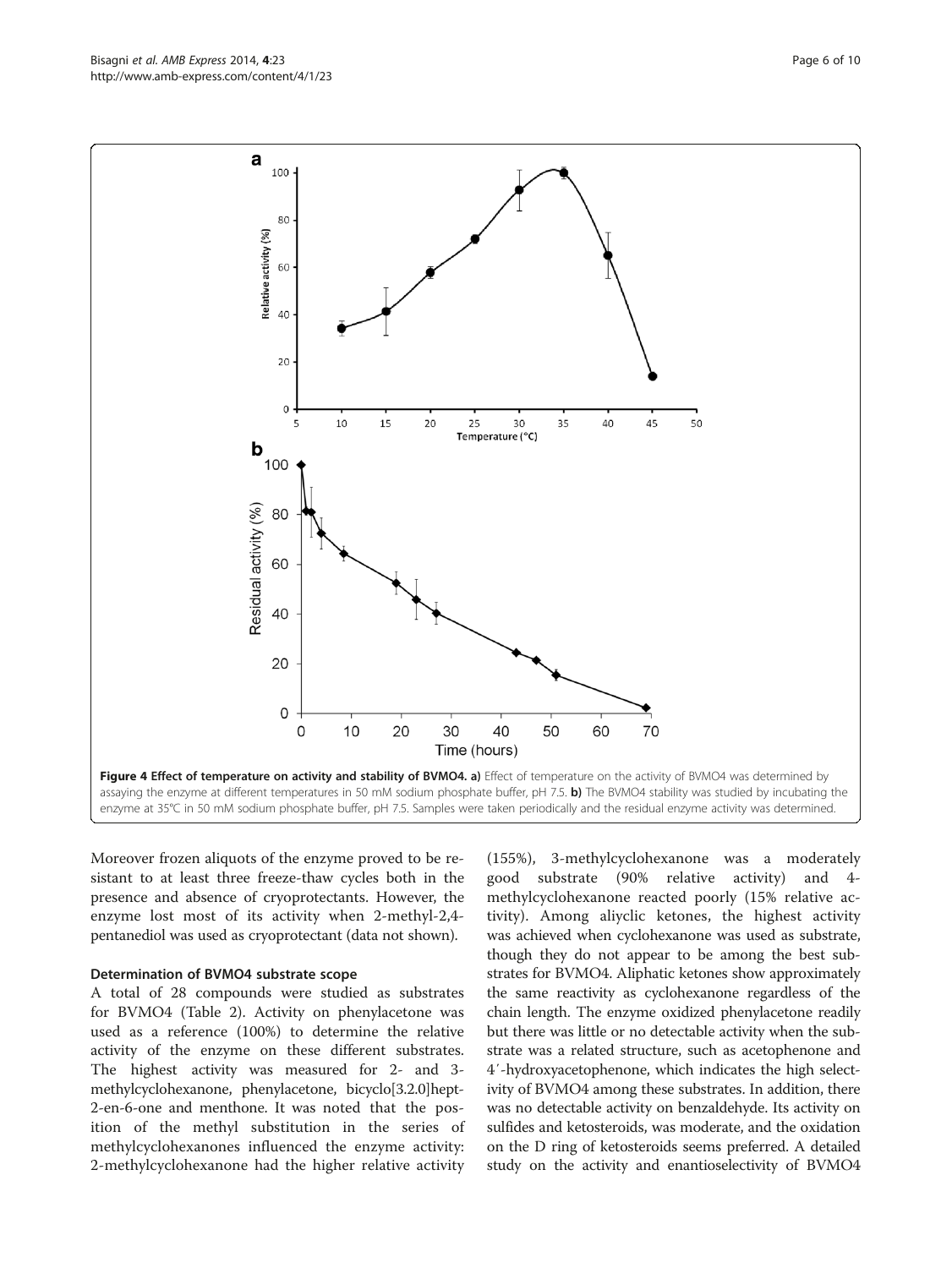<span id="page-6-0"></span>Table 2 Relative activity of BVMO4 towards different substrates

| <b>Substrates</b>                           | Relative activity % |
|---------------------------------------------|---------------------|
| Alicyclic ketones                           |                     |
| Cyclobutanone                               | $20.2 \pm 6.1$      |
| Cyclopentanone                              | $12.7 \pm 5.9$      |
| Cyclohexanone                               | $22.0 \pm 3.5$      |
| Cycloheptanone                              | $12.0 \pm 3.6$      |
| Cyclooctanone                               | $9.3 \pm 3.9$       |
| Cyclopentadecanone                          | 0.0                 |
| Substituted alicyclic ketones               |                     |
| 2-methylcyclohexanone                       | $155.3 \pm 24.8$    |
| 3-methylcyclohexanone                       | $90.5 \pm 1.9$      |
| 4-methylcyclohexanone                       | $14.6 \pm 0.7$      |
| 2-cyclohexen-1-one                          | $5.4 \pm 1.1$       |
| <b>Bicyclic ketones</b>                     |                     |
| Bicyclo[3.2.0]hept-2-en-6-one               | $103.0 \pm 6.4$     |
| Norcamphor                                  | $6.3 \pm 2.2$       |
| Beta tetralone                              | 0.0                 |
| Alpha tetralone                             | $10.8 \pm 2.7$      |
| Aliphatic ketones                           |                     |
| 2-heptanone                                 | $20.7 \pm 0.7$      |
| 2-octanone                                  | $22.6 \pm 1.7$      |
| 2-decanone                                  | $22.0 \pm 0.4$      |
| 2-pentadecanone                             | $20.9 \pm 3.5$      |
| Aliphatic ketone with aromatic substituents |                     |
| Phenylacetone                               | $100.0 \pm 6.2$     |
| Acetophenone                                | $2.4 \pm 0.8$       |
| 4'-hydroxyacetophenone                      | 0.0                 |
| Benzaldehyde                                | 0.0                 |
| <b>Sulfides</b>                             |                     |
| Thioanisole                                 | $33.0 \pm 13.5$     |
| Ethionamide                                 | $32.0 \pm 1.8$      |
| <b>Other ketones</b>                        |                     |
| Progesterone <sup>a</sup>                   | $23.0 \pm 0.6$      |
| Estrone <sup>a</sup>                        | $17.0 \pm 0.4$      |
| Testosterone <sup>a</sup>                   | $6.6 \pm 2.4$       |
| Menthone                                    | $77.1 \pm 2.7$      |

The activity on phenylacetone which is considered as 100% was 1.87 mU. The initial substrate concentration was 5 mM. <sup>a</sup>Substrate concentration was 0.5 mM.

with sulfide and aldehyde substrates has been reported elsewhere (Bisagni et al. [2014](#page-8-0)).

Steady state kinetic properties of BVMO4 were determined for the cofactor NADPH and two of the best substrates, 2-methylcyclohexanone and phenylacetone (Table 3). The enzyme displayed relatively higher affinity (lower  $K_{\rm m}$ ) for 2-methylcyclohexanone but higher  $V_{\rm max}$ and  $k_{\text{cat}}$  for phenylacetone as a result of which  $k_{\text{cat}}/K_{\text{m}}$ were similar for the two substrates. The  $K<sub>m</sub>$  for NADPH was about 10 μM while there was no detectable activity when NADH was used as a cofactor, which indicates that BVMO4 is strictly NADPH dependent.

## Enzyme activity in presence of sodium chloride and organic solvents

Dietzia sp. D5, the source organism for BVMO4, as well as other Dietzia spp., are halotolerant (Plakunov et al. [2008](#page-9-0)) and hence the salt tolerance of the enzyme was investigated. At 0.4 M NaCl, the enzyme exhibited more than 50% of the activity in the absence of salt, and the activity decreased steadily with increasing salt concentration up to 1.2 M, at which there was no detectable activity (Figure [5a](#page-7-0)).

The influence of organic solvents frequently used in organic synthesis, on BVMO4 activity was also investigated. The solvents were added to the reaction mixture at a final concentration of  $20\%$  (v/v). Some activity was detected in the presence of methanol, DMSO and to a lesser extent ethanol but there was no detectable activity in the other solvents tested (Figure [5b](#page-7-0)).

# Discussion

The sequence similarity analysis of BVMO4 revealed that it is related to a group of Baeyer-Villiger monooxygenases which are characterized by longer amino acid sequences compared to most other BVMOs. The most studied member of this group of BVMOs is CPDMO, a BVMO from Pseudomonas sp. HI-70 (Iwaki et al. [2006](#page-9-0); Beneventi et al. [2009](#page-8-0); Fink et al. [2011\)](#page-9-0). The other BVMOs belonging to this group are both of microbial and fungal origin (Miyamoto et al. [1995](#page-9-0); Jiang et al. [2009](#page-9-0); Qiao et al. [2011\)](#page-9-0) and are known to be very versatile in terms of their substrate scope, and efficiently catalyze the oxidation of a wide range of substrates, which indicates a broader application potential (Fink et al. [2012;](#page-9-0) Bianchi et al. [2013\)](#page-8-0).

| Table 3 Steady state kinetic properties of BVMO4 |  |  |  |  |
|--------------------------------------------------|--|--|--|--|
|--------------------------------------------------|--|--|--|--|

|                       | $K_{\rm m}$ (mM)  | $V_{\rm max}$ (mM s <sup>-1</sup> ) | $k_{\text{cat}}$ (s <sup>-1</sup> ) | $k_{\text{cat}}/K_{\text{m}}$ (mM <sup>-1</sup> s <sup>-1</sup> ) |
|-----------------------|-------------------|-------------------------------------|-------------------------------------|-------------------------------------------------------------------|
| Phenylacetone         | $0.829 + 0.163$   | $7.90F - 05 + 2.31F - 06$           | $0.634 + 0.104$                     | $0.77 + 0.03$                                                     |
| 2-methylcyclohexanone | $0.507 + 0.142$   | $5.11E-05 \pm 1.31E-05$             | $0.370 + 0.095$                     | $0.73 + 0.02$                                                     |
| <b>NADPH</b>          | $0.011 \pm 0.002$ | $7.00F - 05 + 7.80F - 06$           | $0.507 \pm 0.057$                   | $45.06 \pm 1.52$                                                  |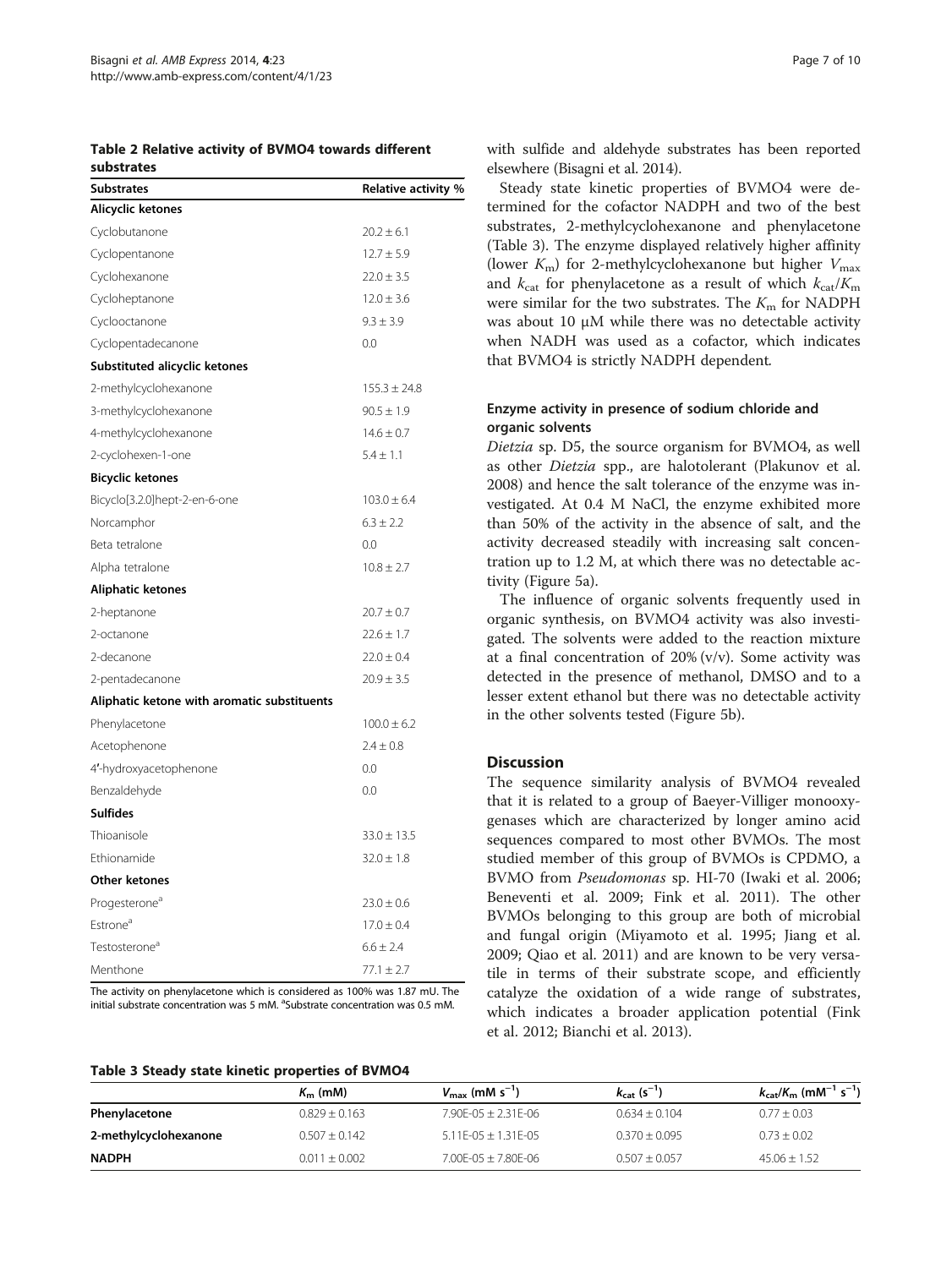Dietzia spp. genomes have high GC content; in fact the BVMO4 encoding gene has over 67% GC content and a number of rare codons. Expression of high GC genes containing multiple rare codons in E. coli is difficult and most of the commonly used strains such as E. coli BL21(DE3) cannot properly express such genes. However, some *E. coli* strains developed for the expression of this kind of genes are appearing in the market. Among these strains are E. coli Rosetta(DE3), BL21- CodonPlus(DE3)-RP and ArcticExpress(DE3)-RP which successfully expressed BVMO4 gene as shown in Figure [2](#page-3-0)a while expression in BL21(DE3) was not possible. BL21-

CodonPlus(DE3)-RP was better than the other two strains; protein expression is much higher and the culture has grown to cell density comparable to that of BL21(DE3), while the other strains, especially Rosetta(DE3), have a much lower growth rate.

The recombinant BVMO4 expressed in E. coli BL21- CodonPlus(DE3)-RP cells was purified to homogeneity by immobilized metal ion affinity chromatography. It was observed that the enzyme completely lost its activity during the purification process. Since the activity of the purified enzyme was recovered with addition of FAD, the loss of activity during purification is believed to be

<span id="page-7-0"></span>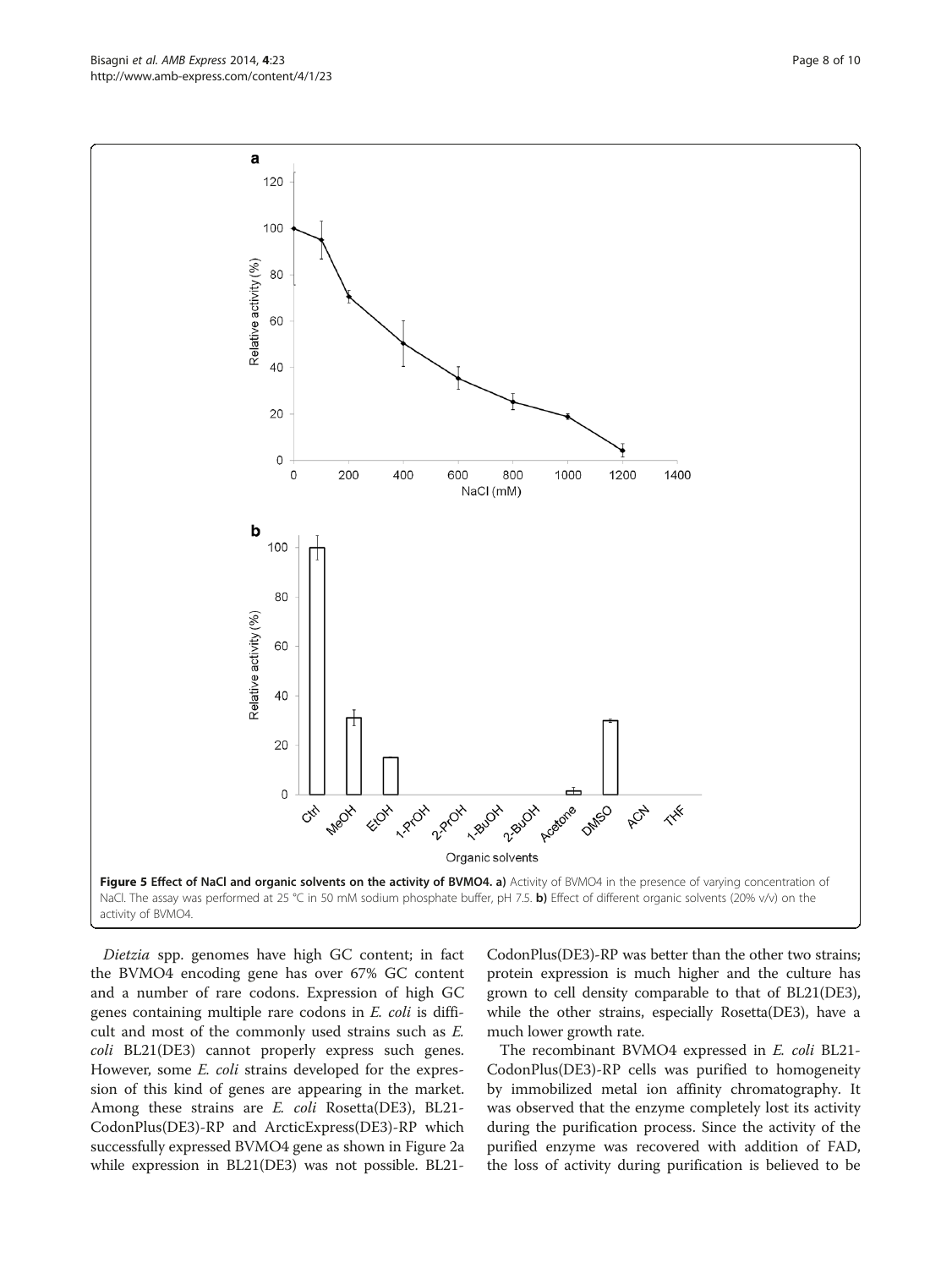<span id="page-8-0"></span>due to loss of the cofactor and such phenomenon has been reported before (Nam et al. [2002,](#page-9-0) Malito et al. [2004](#page-9-0)). Addition of FAD after the enzyme purification not only restored the activity but also resulted in a higher level of total activity in the purified enzyme than the crude form (Table [1](#page-3-0)). This might be due to an insufficient production of FAD by the E. coli cells, which may result in a part of the expressed enzyme in the crude extract being inactive due to lack of the cofactor. The addition of FAD precursors such as riboflavin, to the reaction media might increase the enzymatic activity in the crude extract (Yoshikane et al. [2004](#page-9-0); Wang and Wang [2007\)](#page-9-0).

The optimal pH for the activity of BVMO4 (pH 7.5) is slightly lower than the pH optima of most BVMOs that lies between pH 8 and 9.5. However, it is similar to that of cyclopentanone monooxygenase (pH 7.7) from a Pseudomonas strain (Griffin and Trudgill [1976\)](#page-9-0). BVMO4 is less active and less stable in acidic solution which has also been observed for other BVMOs (Secundo et al. [2005](#page-9-0); Völker et al. [2008;](#page-9-0) Rehdorf et al. [2009\)](#page-9-0).

Although several BVMOs are available as recombinant enzymes, they have so far been very seldom used in industrial applications (Baldwin et al. 2008). Poor stability is one of the factors that hindered their applications (Clouthier and Pelletier [2012\)](#page-9-0). A number of purified monooxygenases rapidly lose activity even when stored at 4°C or in a frozen state (Völker et al. [2008;](#page-9-0) Kadow et al. [2012](#page-9-0)). A CHMO from Acinetobacter, one of the most studied BVMOs, has a half-life of 24 hours at 25°C (Zambianchi et al. [2002](#page-9-0)) and a similar property was observed for a HAPMO (Rehdorf et al. [2009\)](#page-9-0). Another enzyme, OTEMO is totally inactive after 4 hours at 25°C and loses half of its initial activity within 24 hours at 4°C (Kadow et al. [2012\)](#page-9-0). Interestingly, BVMO4 displayed higher stability than the great majority of BVMOs. Moreover, BVMO4 can be stored and freeze-thawed repeatedly without significant loss of activity.

As applications of BVMOs involve oxidation of organic compounds, it is important to know the effect of organic solvents, such as those used to dissolve substrates, on the enzyme activity. The activity of BVMO4 in the presence of organic solvents at  $20\%$  (v/v) final concentration was comparable to what has been reported for a CHMO (Secundo et al. [2011](#page-9-0)) but lower than a PAMO (de Gonzalo et al. [2006, 2012](#page-9-0)). Similarily, high salt concentration can affect enzyme hydration and enzymes that are stable at high salt concentrations are preferred for industrial applications (Woodley [2013](#page-9-0)). BVMO4 retained more than 50% of its salt-free activity at NaCl concentration of up to 0.4 M. Although this concentration does not seem outstandingly high, the enzyme has shown moderate resistance. Such data is however not available for other BVMOs.

BVMO4 has a wide substrate scope and oxidizes substrates with aromatic moiety, substituted cyclic ketones and ketones in multi-ring compounds. In addition, the enzyme oxidized alicyclic and linear aliphatic ketones, thiols and bulky substrates, such as steroids, although at a lower rate. Despite the primary sequence of the enzyme is close to BVMOs belonging to CPDMO group, it poorly oxidizes medium-sized ketones and did not show activity on cyclopentadecanone. Some discrepancies in the enzyme sequence can be the cause for the different affinity for bulky alicyclic ketones. Thus, it can be speculated that BVMO4 is a novel enzyme. In fact, when compared to other BVMOs in the CPDMO group, this enzyme branches out early in the phylogenetic tree (Figure [1\)](#page-2-0). When the kinetic parameters were measured with phenylacetone and 2-methylcyclohexanone as substrates, the  $K<sub>m</sub>$  values were in the order of hundreds of μM (Table [3\)](#page-6-0). The  $K<sub>m</sub>$  of cyclohexanone for CHMO (Trudgill [1990\)](#page-9-0) is two orders of magnitude lower than the ones measured for BVMO4, indicating that although phenylacetone and 2-methylcyclohexanone are readily oxidized, BVMO4 has relatively low affinity for the substrates.

The results of this study show that BVMO4 is an interesting enzyme to catalyze oxidation of various substrates. In particular, its wide substrate scope and high stability make this enzyme a potential candidate for various Baeyer-Villiger oxidations. Further work to demonstrate its potential on biotransformations of different substrates, understanding its structure-function relationship and improving its property through mutagenesis is currently being considered.

#### Competing interests

The authors declare that they have no competing interests.

#### Acknowledgments

This research was supported by Marie Curie Networks for Initial Training fellowship in the project "BIOTRAINS" (FP7-PEOPLE-ITN-2008-238531).

Received: 7 January 2014 Accepted: 7 January 2014 Published online: 20 March 2014

#### References

- Baeyer A, Villiger V (1899) Einwirkung des caro'schen reagens auf ketone. Ber der Dtsch Chem Ges 32:3625–3633. doi:10.1002/cber.189903203151
- Baldwin CVF, Wohlgemuth R, Woodley JM (2008) The first 200-L scale asymmetric Baeyer-Villiger oxidation using a whole-cell biocatalyst. Org Process Res and Dev 12:660–665. doi:10.1021/op800046t
- Beneventi E, Ottolina G, Carrea G, Panzeri W, Fronza G, Lau PCK (2009) Enzymatic Baeyer-Villiger oxidation of steroids with cyclopentadecanone monooxygenase. J of Mol Catal B: Enzym 58:164–168. doi:10.1016/j.molcatb.2008.12.009
- Bianchi DA, Moran-Ramallal R, Iqbal N, Rudroff F, Mihovilovic MD (2013) Enantiocomplementary access to carba-analogs of C-nucleoside derivatives by recombinant Baeyer–Villiger monooxygenases. Bioorg Med Chem Lett 23:2718–2720. doi:10.1016/j.bmcl.2013.02.085
- Bisagni S, Summers B, Kara S, Hatti-Kaul R, Grogan G, Mamo G, Hollmann F (2014) Exploring the substrate specificity and enantioselectivity of a Baeyer-Villiger monooxygenase from Dietzia sp. D5: oxidation of sulfides and aldehydes. Top Catal 57:366–375. doi:10.1007/s11244-013-0192-1